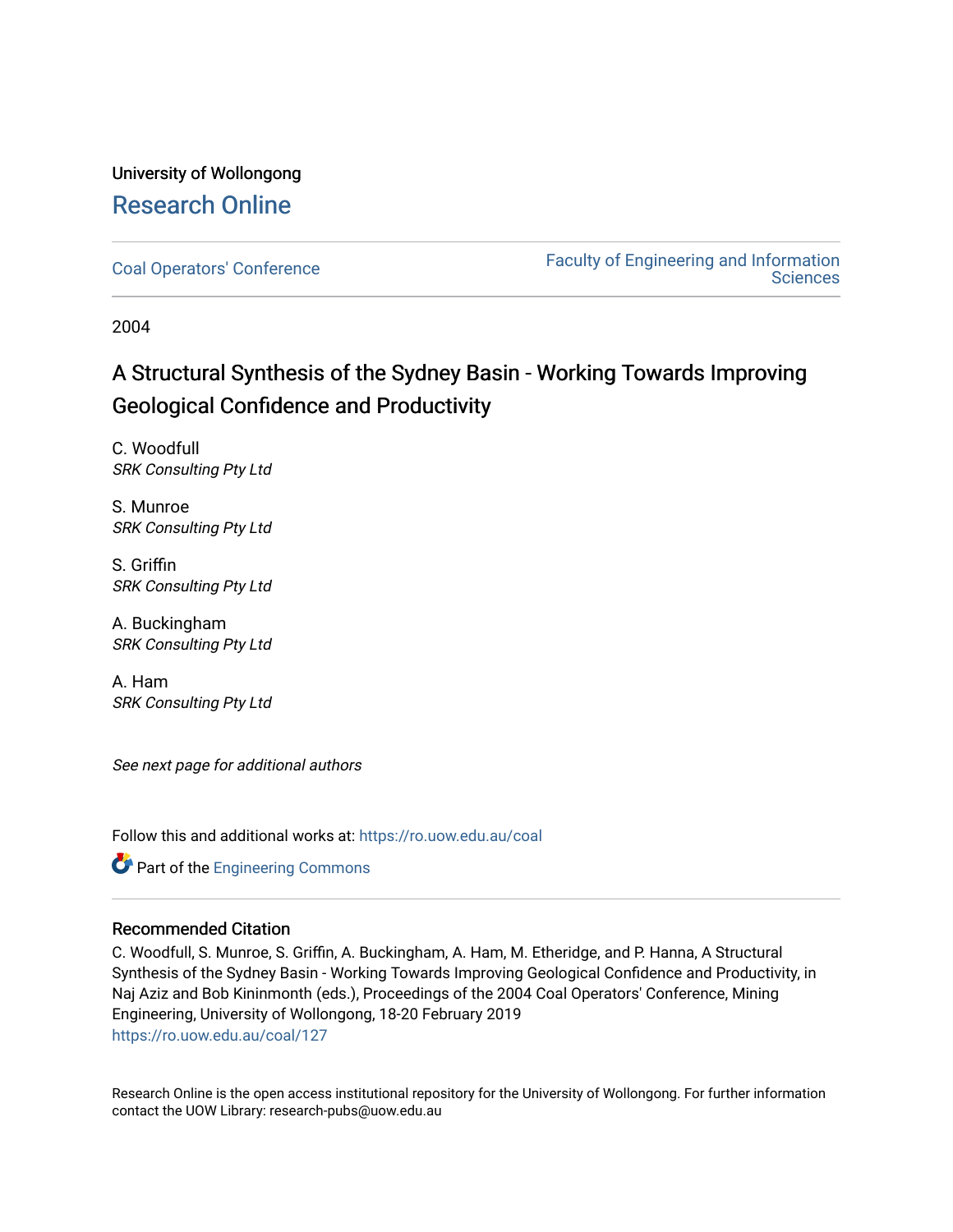# Authors

C. Woodfull, S. Munroe, S. Griffin, A. Buckingham, A. Ham, M. Etheridge, and P. Hanna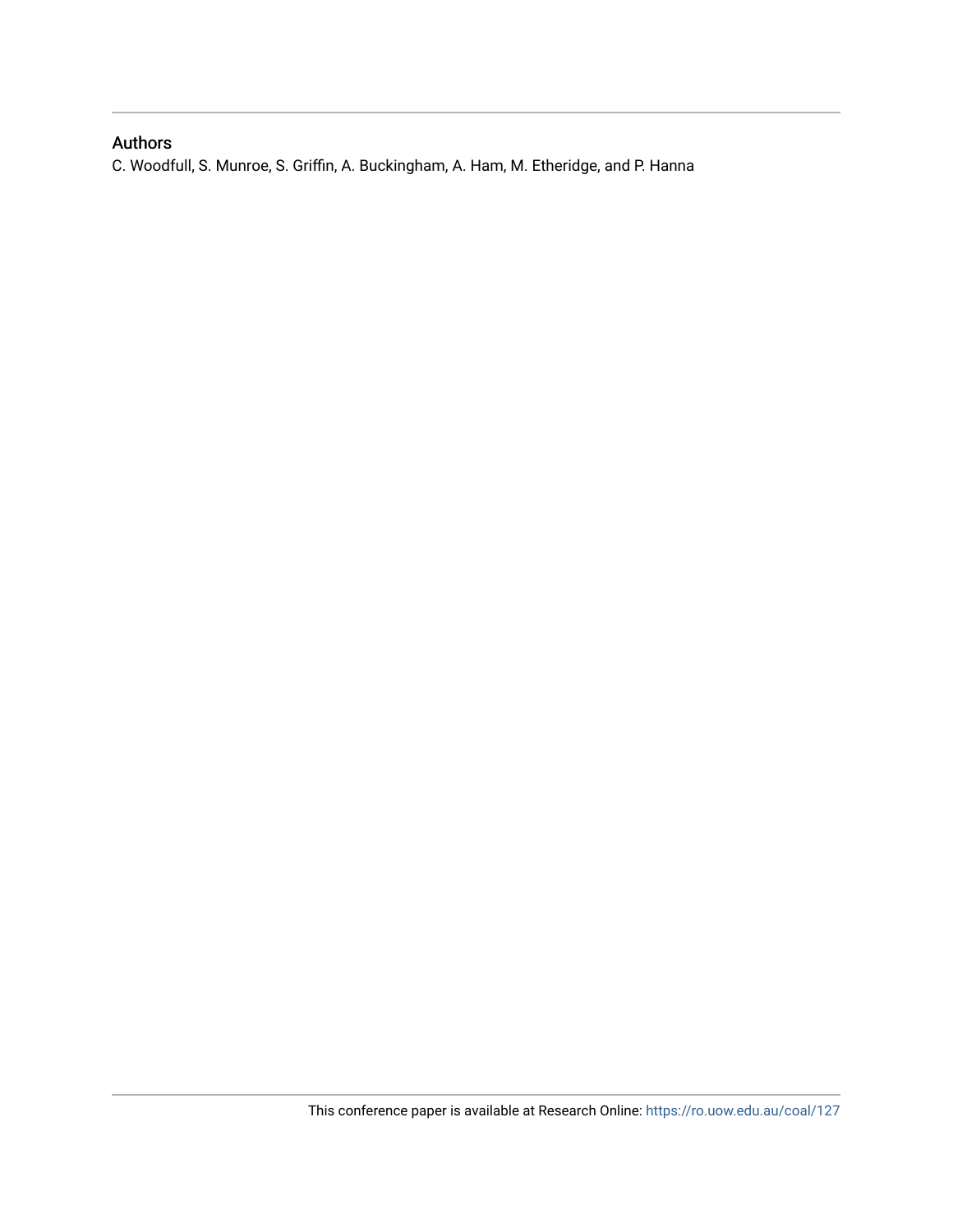# **A STRUCTURAL SYNTHESIS OF THE SYDNEY BASIN – WORKING TOWARDS IMPROVING GEOLOGICAL CONFIDENCE AND PRODUCTIVITY**

# **Chris Woodfull <sup>1</sup> , Stuart Munroe <sup>2</sup> , Sally Griffin<sup>3</sup> , Amanda Buckingham<sup>4</sup> , Andrew Ham<sup>5</sup> , Michael Etheridge <sup>6</sup> , Patrick Hanna<sup>7</sup>**

*ABSTRACT:* In a globally competitive environment, coal mining operations are continually focusing on improving longwall mine production and productivity levels, and at the same time enhancing safety practices. Commonly operators look to reduce costs and increase development rates by looking to improve equipment performance, change work practices and reduce unplanned downtime. This can be achieved in part by complementary assessments into pot entially disruptive geological and geotechnical issues such as faults, intrusives and poor strata conditions, using advanced geological exploration and imaging techniques, in conjunction with their existing site-based geological knowledge. However, the location of, and controls on, local structural risk issues are not always well understood. Geometric patterns of small and local scale structures typically are a reflection of structures that are developed at regional scales. Developing an understanding of regional structure can enhance the insight into local mining risks. Regional structures are important in controlling basin initiation, depositional centres, fold and fault development, fault reactivation, and the loci for volcanic and intrusive activity.

#### **INTRODUCTION**

A structurally-based basin-scale study was undertaken for the Sydney Basin and the eastern part of the Gunnedah Basin and was principally designed to provide a GIS-based regional structural framework as the basis for more detailed assessments of structural risk issues for coal resources. This study was undertaken by a team of consultants with the support of a number of coal mining companies and the NSW Dept. of Mineral Resources (DMR). The structural framework was developed by integrating a wide variety of geological and geophysical information, gathered from not only the public domain but also using confidential and high resolution data offered by supporting companies. Use of the GIS database facilitated the interrogation of a range of geological parameters such as intrusive, fault trend relationships and/or regional to local fault patterns and regional stress data.

A structural model that includes 4D interpretation of the Basins as well as a series of maps which highlight the known and interpreted regional basement geology and structural features has been developed. Using this information, regional-scale structural corridors and domains can be identified and ranked according to a range of regional risk parameters, such as the relative nature and/or abundance of basement structural features, basement geology, depth to basement, and the distribution of intra basin intrusives. The interpretation forms a base onto which more detailed information can be added and analysed in a regional context .

Importantly, this study provides a data platform as well as offering participating companies the ability to interrogate a more integrated and comprehensive dataset of the entire Sydney Basin for their own long term planning and risk analysis. By improving recognition of structural patterns in the Basin both regionally and locally, an understanding of the relationship between basement features (structure, composition, depth) and known structural risk can help reduce geological uncertainty and therefore be more effective in managing

 $\overline{\phantom{a}}$ 

<sup>&</sup>lt;sup>1</sup> Senior Geologist, SRK Consulting Pty Ltd

Senior Geologist, SRK Consulting Pty Ltd

<sup>3</sup> Consultant Geologist, RK Consulting Pty Ltd

<sup>4</sup> Senior Geophysicist, SRK Consulting Pty Ltd

<sup>5</sup> Consultant Geologist, SRK Consulting Pty Ltd

<sup>6</sup> Chairman, SRK Consulting Pty Ltd

<sup>7</sup> Principal Geologist – Coal, SRK Consulting Pty Ltd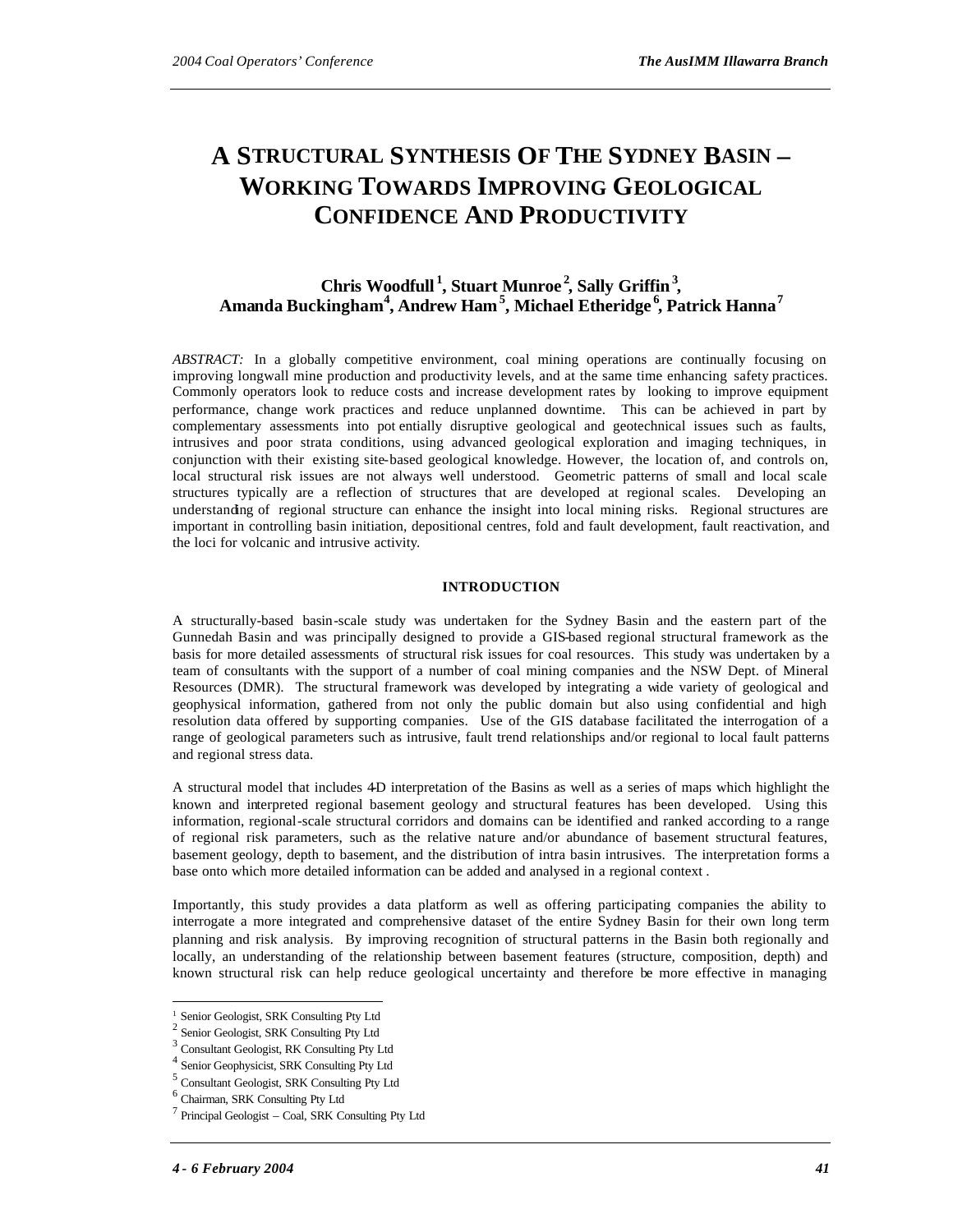structural risk. The Springvale and Angus Place operators are a case in point, where an improved regional understanding of influences relating to local/operational-scale anomalies was the first stage in a structural review and risk analysis study that has assisted in improved operational efficiency for these longwall mines (Knight and Teasdale 2001).

## **BACKGROUND**

Coal mining operations are continually focusing on improving productivity levels in a range of areas. One of the critical areas is the geology. Geological issues include coal quality, changes in seam thickness, seam splitting and identifying or resolving potentially disruptive geological and geotechnical issues such as faults and intrusives. From a company's competitive perspective, a reduction in geological uncertainty should lead to improved mining decisions, and commensurate productivity and cost-related benefits over time. Industry supported integrated regional-scale studies which aim to deliver practical outcomes can also help provide positive impacts on the overall competitiveness of the region (Woodfull, Munroe and Hanna, 2003).

To help resolve the potentially disruptive geological and geotechnical issues such as faults, intrusives and poor strata conditions, coal mining operations use forward structural interpretation (i.e., ahead of mine planning and development). Forward structural interpretation studies and the structural framework and models that develop from this work, can be derived from a range of geological data sources including geological mapping (surface and seam), drill hole information and the interpretation of remotely sensed data (SRK, 2004, Woodfull, Munroe and Hanna, 2003). The location of, and controls on, local structural risk issues are not always well understood. Geometric patterns of small and local scale structures typically are a reflection of structures that are developed at regional scales.

More detailed interpretations and structural models developed from these studies typically result from the integration of a combination of geological field data (drill hole, mapping) and potential field data such as airborne and seismic surveys. While potential field data may be used as assessment tools for near surface to atthe -seam mining risk issues, these data sets (mainly magnetics and gravity) can also provide a window to the basement. Once calibrated to geology, this data provides information that allows the development of a predictive structural model based on basement composition and structure.

The basement of any basin provides the foundation onto which the sediments are deposited. The inherent composition and fabrics within the basement play a major role in the manner in which the crust deforms during major periods of extension or compression. Basement structures are important in controlling basin initiation, depositional centres, fold and fault development, fault reactivation, and the loci for volcanic and intrusive activity.

By improving our understanding of the relationship between regional-scale basement features (structure, composition, depth) and known local structural risk (such as recognised structural hazards at the mine), we can help to reduce some areas of geological uncertainty and, therefore, be more efficient and effective in managing risk at a range of scales.

#### **OBJECTIVES**

The two main objectives of the study were to:

- provide GIS-based, integrated regional-scale geological data that is relevant to structural geology studies, principally in the area of structural risk management, whereby future short to longer term sub-regional to mine-scale studies can build on the results of this synthesis work, and
- improve the understanding of the basement geology and regional fault kinematics during basin development, through the interpretation, at regional scales (1:500 000 to 1:100 000 where practical), of the data sets and the development of a 4-dimensional structural geological model for the Basin area.

Additionally, the study aims to assist the change from an empirical to a more analytical approach to structural risk management. Understanding why potentially disruptive or changing geological conditions occur, can be a powerful tool in improving predictive studies and helping to manage risk areas / issues, (SRK, 2004). The study results may also have broader application within one organization as the regional structural model and/or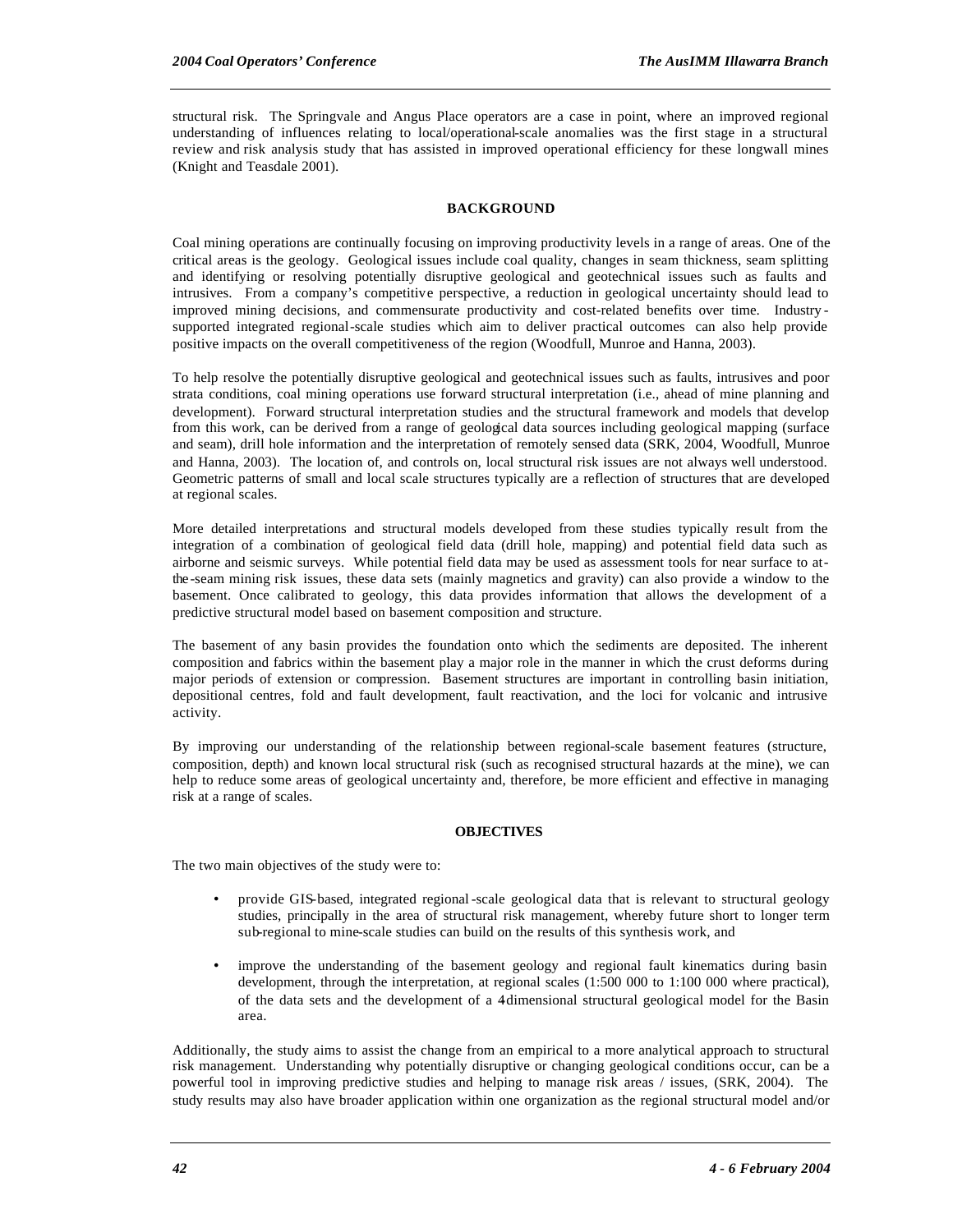integrated data sets should have practical benefits to broader natural resource and risk-based studies including gas exploration, mitigation and/or sequestration initiatives, groundwater and land use planning / environmental studies.

## **APPROACH**

The methodology used to develop a comprehensive structural model relies on the integration of all appropriate geophysical and geological information. Individual datasets alone can be ambiguous and when interpreted in isolation often produce poorly constrained results. Through integration, the model can be better constrained. Integration provides the means with which to calibrate each dataset to the other. Figure 1 presents an overview of the methodology. A more detailed discussion of the approach can be found in two related publications (SRK, 2004 and Woodfull, Munroe and Hanna, 2003).



**Fig 1 - Simplified pictorial flow chart showing the process followed in the development of the regional structural model for the Sydney Basin**

### **Data Sets and Regional Structural / Basin Model**

More than a dozen geological and potential field data sets were compiled, processed and/or developed for this study. Table 1 aims to provide an overview of the key data sets and the series interpretive maps available for use as a result of this study.

As an example of how the various data sets were used, Figure 2 presents a simplified flow chart of the main data sets used in the development of the basement geology and structure interpretive maps, the modeled cross sections. Key interpretive information (basement geology, structural layers, regional geology) in conjunction with modeling results (e.g., cross sections, magnetic and gravity anomaly depth estimates) and critical data from selected data sets (e.g., drill hole, seismic data) were then used to develop the 4D regional structural / basin model shown at the bottom of Figure 2.

### **Benefits / Uses and Potential**

One of the primary benefits of the study, and presently recognised by supporting organisations as a core strength of the project, is the collation and integration of a range of disparate data sets relevant to geology and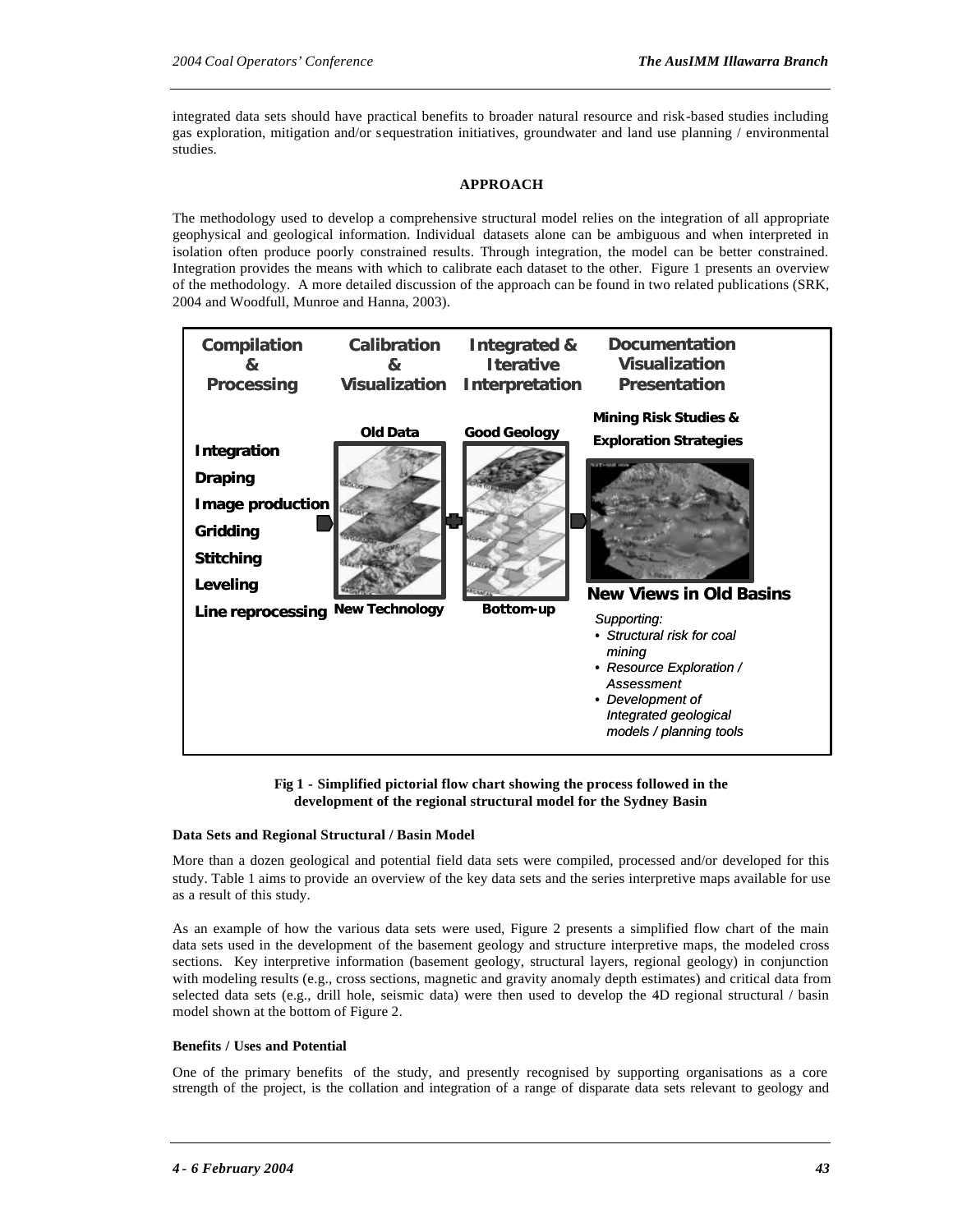geotechnical risk studies (SRK, 2004). With the development of the GIS-based datasets, organisations and individuals can now more readily:

- place mining and exploration leases, or risk issues in a more regional context, and
- undertake iterative data analysis and assess their areas for data deficiencies / resolution issues as part of exploration and /or risk management planning.

Another important benefit of the study is the development of a 4-D structural / basin model. The development of this regional model does provide a:

- framework for ongoing detailed structural risk studies, or for re-evaluating risk issues, at a range of scales, and
- structural framework for coal companies to incorporate into their existing coal geology / resource models or to build district-scale coal resource models.

It should be noted that while the collation and integration work has been quite extensive, it does not necessarily represent all the geological or potential field data that could be included in the data sets, at this point in time. It is envisaged that the data sets and the 4D structural / basin model will evolve over time. Furthermore, the structural model should benefit from improved calibration, via the inclusion of new data, such as higher resolution remotely sensed surveys and factual mine site data or feedback as the model begins to be used onsite.

However, while needing to keep in mind impacts on the coal seam, the study is regionally focused, therefore:

- The results of this study do not aim to be interpretive or predictive at the coal seam level.
- The project does aim to be predictive at a regional / district scale, particularly where there is a higher level of data quality and resolution.

#### **CONCLUSION**

A 'Sydney Basin' regional structural synthesis study and basin model has been undertaken for a number of coal exploration and mining entities with interests in the Sydney Basin and the eastern part of the Gunnedah Basin. The study contains:

- a compilation of relevant data, processing (where appropriate) and integration of correlating data sets for a structural geological study ,
- the provision of the data sets in a GIS (or equivalent) format,
- a number of interpretive data sets that have been generated from the initial data compilation,
- the development of a 4-D regional structural / basin model, using the compiled data set, and
- synthesis of the results of the study to understand the spatial distribution of observed geological features.

The starting point for the Basin study is the 'container', or basement, into which the Basin has been deposited, by the reactivation and activation of geologically controlled features. Pre -Basin geology and structure has had an important control on the geological development of the Basin. Syn-Basin and Post-Basin tectonics have also reactivated basement structures as well as activating intra-Basin features (SRK, 2004).

The data sets and accompanying regional structural / basin model developed for this study, provide coal exploration and mining companies with a more integrated geological framework for ongoing sub-regional to mine-scale geological ris k based studies. The results of study can be immediately used to:

- More readily start to place their mining and exploration leases, or local risk issues in a more regional geological context,
- Broaden and quicken the process of iterative data analysis,
- Use the data sets as an aid during future exploration planning, such as for sub regional to local scale data acquisition programs , and / or
- Use the model as a platform for (or synthesis the structural components into existing) more detailed coal geology / resource models.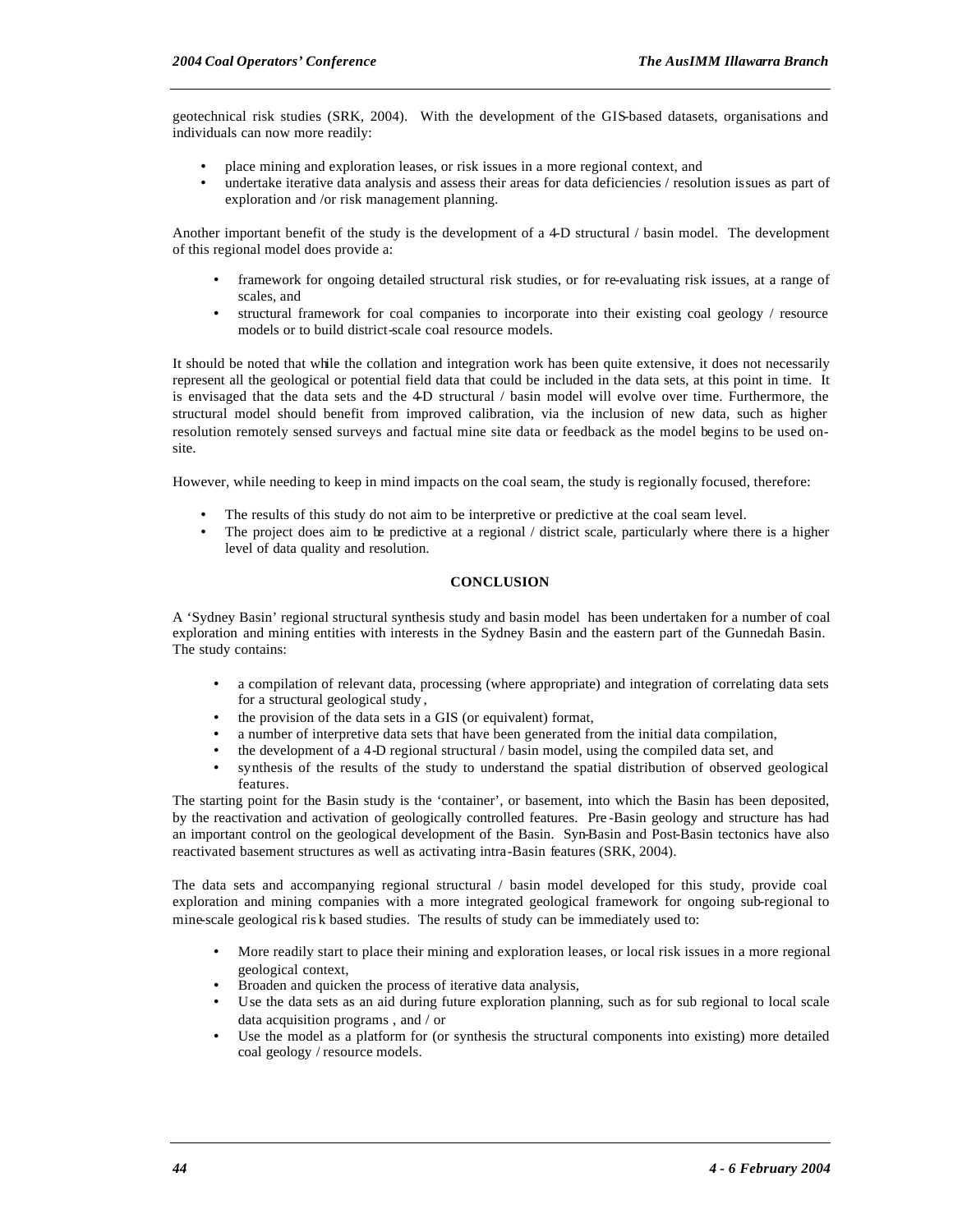## **Table 1 - Summary tables briefly highlighting and describing A) the key data sets compiled and developed for the study, B) the Time and Space Event History Chart and C) the interpretive maps developed for the study, based on the key data sets and Event History Chart.**

| <b>Datasets</b>                                     |                                                                                                                                                                                                                                                                                                                                                                                                                                                                                  |  |
|-----------------------------------------------------|----------------------------------------------------------------------------------------------------------------------------------------------------------------------------------------------------------------------------------------------------------------------------------------------------------------------------------------------------------------------------------------------------------------------------------------------------------------------------------|--|
| <b>Airborne Magnetic</b>                            | Provide information on:<br>Structure and composition of the magnetic basement<br>$\bullet$<br>Exposed magnetic bodies such as igneous intrusions<br>$\bullet$<br>Compilation of over 40 surveys from the public domain and higher resolution private company surveys<br>Area-based improvement in data coverage for the following coalfield areas: Hunter/Newcastle, 26%;<br>Southern, 20%; Western, 10%; Gunnedah, 3%                                                           |  |
| <b>Radiometric</b>                                  | Sourced from recent public domain and a number of smaller private company surveys<br>Provide information on regional structure at the surface                                                                                                                                                                                                                                                                                                                                    |  |
| Gravity                                             | Useful for basin architecture, structure and geology                                                                                                                                                                                                                                                                                                                                                                                                                             |  |
| <b>Digital Elevation Model</b><br>(DEM)             | Surface expression of geology and structure<br>The main sources were the NSW DMR 250m DTM grid (onshore) and the GA 2003 bathymetry and topography grid<br>(offchora)                                                                                                                                                                                                                                                                                                            |  |
| <b>Surface Geology</b>                              | Provide calibration for interpretation of DEM, gravity and magnetic data<br>Provided by the NSW DMR as a 250K scale digital data set<br>In addition, published 100K scale coalfield geology maps are included as scanned images. Digital data of structure and<br>igneous bodies have been captured from the 100K scanned maps                                                                                                                                                   |  |
| Satellite - Landsat 7<br>and ASTER                  | Surface reflectance data is used for identifying surface geology and structure - reflected in outcrop, vegetation patterns<br>or soil types<br>Two satellite imagery data sets were compiled:<br>• 30 m pixel size - Landsat 7 mosaic of bands 7 (Red), 4 (Green) and 2(Blue) derived from the NASA Earth Science<br>Enterprise coverage - MrSID (circa 1990)<br>• 15 m pixel size - ASTER mosaic (with near complete coverage for the Basins), for improved resolution over the |  |
| <b>Published Seismic Data</b>                       | Provide regional constraints on the structural geometry of basement blocks and basins, and movement histories on<br>major structures<br>Selected published line profiles have been used to help constrain basement depth estimates for the regional structural                                                                                                                                                                                                                   |  |
| <b>Stratigraphic Drill</b><br>Holes & Petroleum     | Calibration of basement depth and basement lithology<br>A key drill hole data set was developed to help constrain basement geology and depth estimates for the structural<br>ام<br>امام <u>ہ م</u>                                                                                                                                                                                                                                                                               |  |
| <b>Stress</b>                                       | Compilation database incorporating data from the Australasian Stress Map Database and other independent stress<br>measurements                                                                                                                                                                                                                                                                                                                                                   |  |
| Mine Site Intrusion &<br><b>Structure Data Base</b> | Compilation map of intrusion and structure data mapped at the seam, from a number of companies, including<br>sponsors                                                                                                                                                                                                                                                                                                                                                            |  |
| Other Data                                          | Intrusion geochronology from a number of published sources<br>$\bullet$<br>Earthquake epicentres from USGS global data base<br>$\bullet$<br>Surface heat flow from Global Heat Flow data base (Pollack et al 1991)<br>٠<br>Southern Coalfields structural compilation (ACIRL, 1989)<br>٠<br>Current mine and lease boundaries<br>Cultural layers (state boundaries, towns, roads, national parks)                                                                                |  |



| <b>Outcomes &amp; Applications</b>                  |                                                                                                                                                                                                                                                                                           |  |
|-----------------------------------------------------|-------------------------------------------------------------------------------------------------------------------------------------------------------------------------------------------------------------------------------------------------------------------------------------------|--|
| 4-D regional Structural Model and                   | Identifying regional geological risks and opportunities for future operations                                                                                                                                                                                                             |  |
| <b>Regional Basin model</b>                         |                                                                                                                                                                                                                                                                                           |  |
| <b>Basement Geology and Structure</b>               | Implications for structure and intrusion behaviour at the seam level                                                                                                                                                                                                                      |  |
| Basin Architecture (SEEBASE <sup>TM</sup> )         | 3-D view of the base of the Permian and Triassic sequences which incorporate all information on<br>geology, tectonics, palaeogeography, intrusions and structural risk                                                                                                                    |  |
| <b>Structural Interpretation</b>                    | Structural zones interpreted to have been active during key tectonic events<br>Provides some indication of overprinting relationships, likely growth faults and later through going<br>structures                                                                                         |  |
| <b>Regional Surface Lineament</b><br>interpretation | Interpreted structures / lineaments based on Landsat and DEM data sets; interpretive focus on<br>coalfield areas                                                                                                                                                                          |  |
| <b>Regional cross sections</b>                      | Iterative modeling of basement geology using gravity and magnetic profiles and relevant<br>SEEBASE <sup>™</sup> data                                                                                                                                                                      |  |
| <b>Time and Space Event History Chart</b>           | Compilation of key lithology, structure and deformation, tectonic and magmatic data for the Sydney<br>and Gunnedah Basin areas over time, that highlights key kinematic events that have controlled the<br>geological development of the areas, including the Basin geology and structure |  |
| <b>Bibliography</b>                                 | A summary of useful technical publications / documents used in this study<br>Has a bias toward structural geological, tectonic / kinematic, stress and / or intrusive-related papers                                                                                                      |  |

 $\mathbf{SEEBASE^{TM}}$  : Structurally  $\underline{\mathbf{E}}$  nhanced View of  $\ \underline{\mathbf{E}}$  conomic <u>Base</u> ment.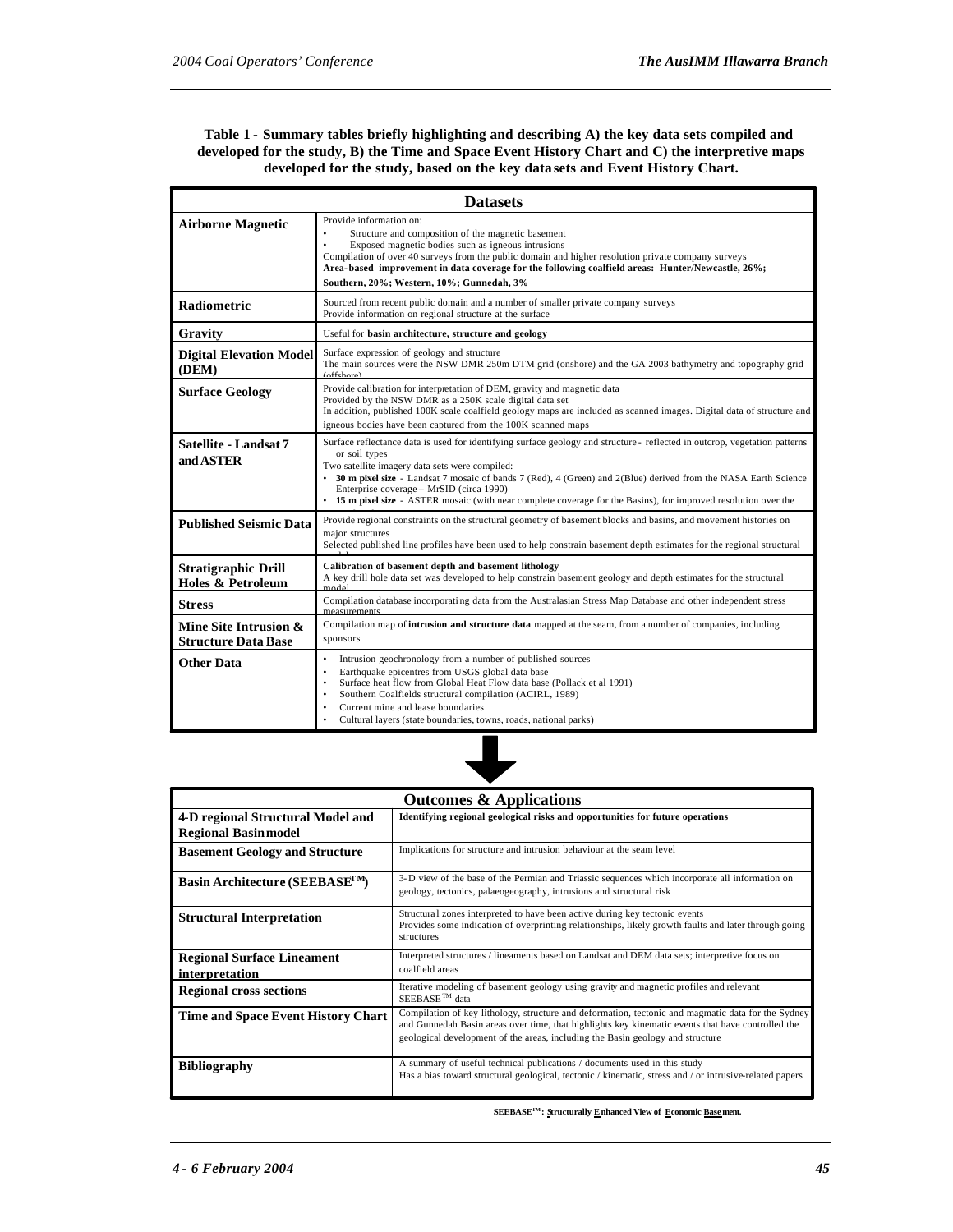